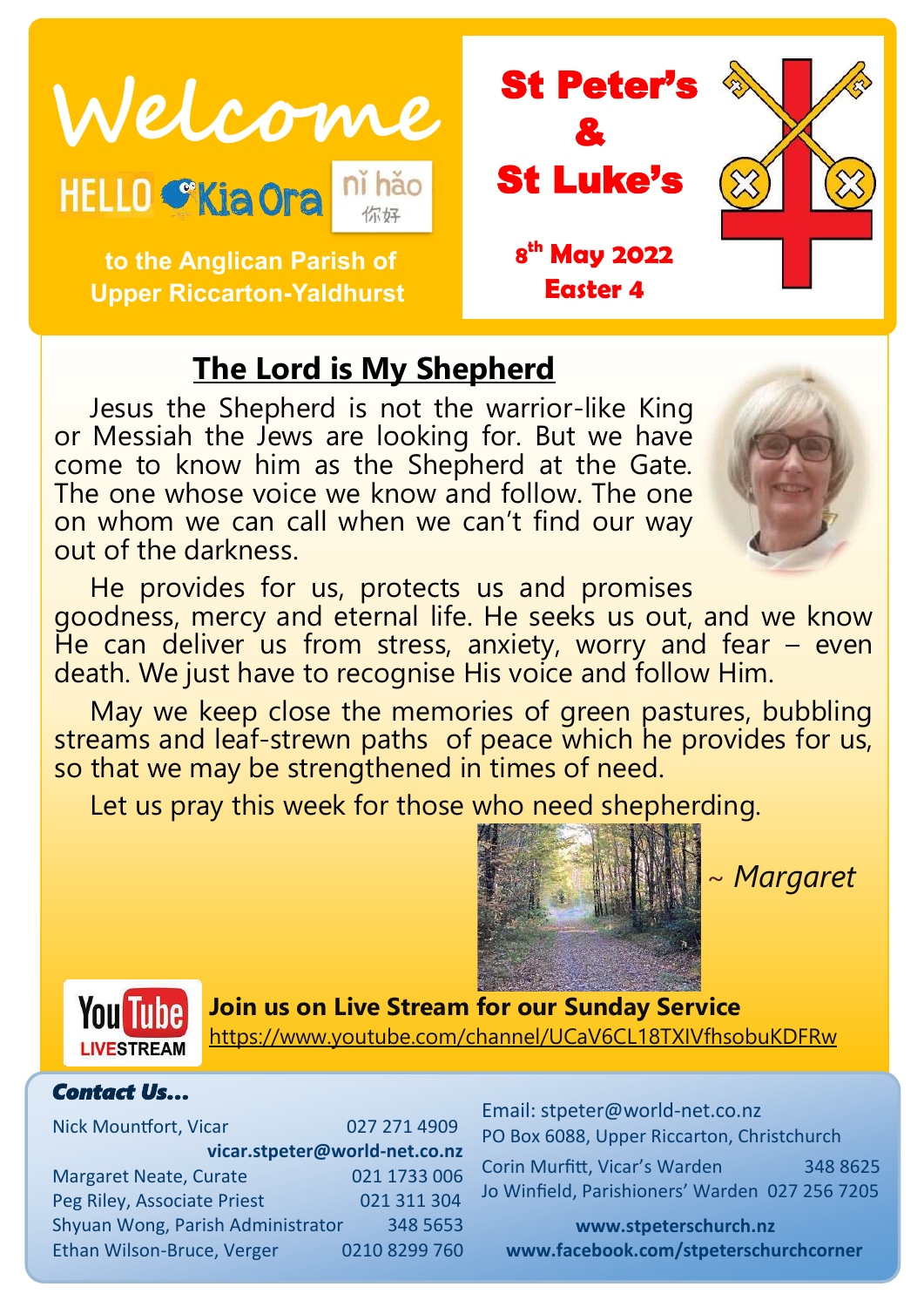## **News in the Parish**

## **AGM on 1st May**

Thank you to all who attended our AGM. It was a joyful reminder of the wonderful Parish we are part of in Upper Riccarton and Yaldhurst. Please hold our new Vestry members in your prayers.

#### **Open Christchurch**

Many thanks to those who helped<br>by being at church over the by being at church over the<br>weekend during the Open  $wee$ kend Christchurch event that St Peters was part of. We had many visitors on both days, and all seemed to be very pleased with what they saw. All we need to do now is to get an even bigger team together so that we can open the church to visitors on a<br>regular-basis.  $\sim$  Dennys regular basis. *~ Dennys* **Plant Sale**

Next Plant Sale: 15<sup>th</sup> October. Now that it's Autumn, it is a good time to have a "tidy-up" in your garden before the onset of Winter.

As your plants die down- eg hostas, peonies, bergenia, crysanthemums, dahlias, alstromeria, heuchera and other perennials-, it is a good idea to lift and divide them, putting some back for yourself and potting up small pieces for the Plant Sale. Daffodills and similar bulbs can also be potted up now. Please use the potting mix that is available at St. Peters in the Potting Shed (not garden soil!) There are plenty of pots available -also in the Potting Shed.

Pot up no more than 6-8 of each variety, name each plant and its flower-colour if possible.

Last year, we had far too many small<br>hellebores, delphiniums and hellebores, delphiniums and heuchera which didn't sell so, please, only pot up bigger well-grown perennials. (Please not this year's seedling hellebores and delphiniums etc, these could be potted up and nurtured for the following year!) Succulents are back in vogue -and

sell well especially if growing in a ceramic or china bowl. ~ *Janet 3486473, Jill 3581115*

# It is good to be able to offer

Communion again as both bread and wine. Wine is optional. Please no dipping of the bread. Wearing of a mask is vital. Morning tea is on, with food at the slide and covered. Ventilation is vital so please don't close the windows of the atrium. Thank you for your understanding.

~*Nick*

#### **Garage Sale Update**

**Worship and COVID**

The team is now accepting goods for sale again. Fridays 9am -11am. We are preparing for a sale in June now. Any volunteers to help always welcome.

~ *Jo 027 2567 205*

## **Farewell now on 15th May**

Lesly Grefe - Parish Administrative Assistant is finishing in the Office on Friday, 29th April. We will miss her infectious laugh and cheery greeting on the phone, and her warm and generous personality on the staff. There is a large farewell card at the back of St Peter's Church for people to sign this Sunday at all the<br>services. We will have an services. We will have an opportunity to farewell Lesly from the Parish, with our gratitude and love, in the 9:30am Sunday service,  $15<sup>th</sup>$  May.

#### **Surplus Church Pews for Sale**

There is a small number of church pews for sale. These are surplus to our requirements. The<u>y</u> are the same as the pews you will see in the church.

They are made of Kauri, and must be at least 100 years old.

One price - \$400.00 per pew. Orders taken on 027 433 1220 Many thanks. *~ Dennys*

> YOU ANOINT MY HEAD WITH OILS. MY CUP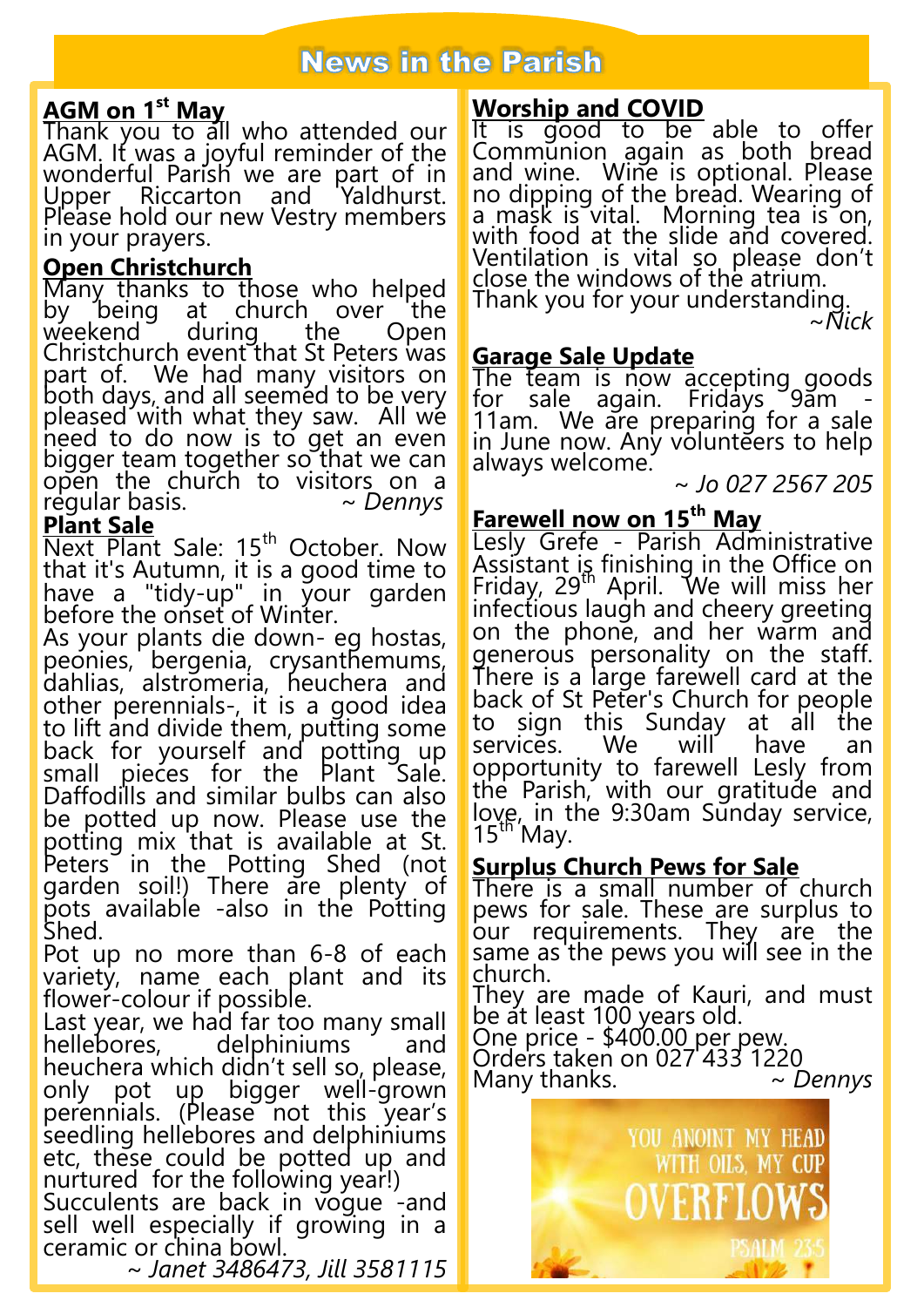



 **This Week's Diary**

Sunday 08 May **Family Church,** 11:15am, Church

Monday 09 May

**Morning Prayer**—9am, Chapel **Walking Group**—1:30pm, Fendalton Park

Tuesday 10 May **Morning Prayer**—9am, Chapel **Staff Meeting** —9:15am, Atrium **Exercise Class** —9:30am, Parish Hall **Homestead Ilam service** - 11:00am

**Mayfair Life Care service** - 3pm

Wednesday 11 May

**Morning Prayer** — 9am, Chapel **Wed Service** — 10am, Church

Thursday 12 May **Morning Prayer** — 9am, Chapel

**Walking Group**—9.30am, St James Park **Coffee & Chat** — 10.00am, Parish Hall

Friday 13 May **Morning Prayer** — 9am, Chapel

**A-Team**— 9am, by the hall 9-11am, Garage Sale Shed open

**Family Orchestra** — 6pm, Bowden Hall

Sunday 15 May **Rotary Service** — 5pm, Church



Term 2 has started well at, preschool. We were blessed to have a teacher Only day last Tuesday which gave the teachers a chance to do lots of planning for the term. It was a really productive day.

The children have all settled back in after our holiday. We have had 4 new children start this term with another 2 to start over the next 2 weeks. Thank you for your prayers which are being answered. ~ *Liz Orr*

*stpeterspreschool@mcctrust.nz*



# Mission Table

The sale for Mission Table this week is going to the Ukraine through the Redcross.

All saleable items are very welcome -jam, pickles, sauces and other preserves, biscuits, loaves, muffins and other baking, sweets, and any craft or home-made items, fresh fruit and veges, plants, etc.

PLEASE PRICE EACH ITEM -\$2- \$4 for jams, sauces etc; baking -50c/ piece -so a tray of 6 biscuits is \$3; muffins /scones 50c each; loaves \$2- \$4 depending on size; cakes \$3- \$5. Bags of fruit eg apples 8 for \$2. EFTPOS is available.

Your support each month is very much appreciated.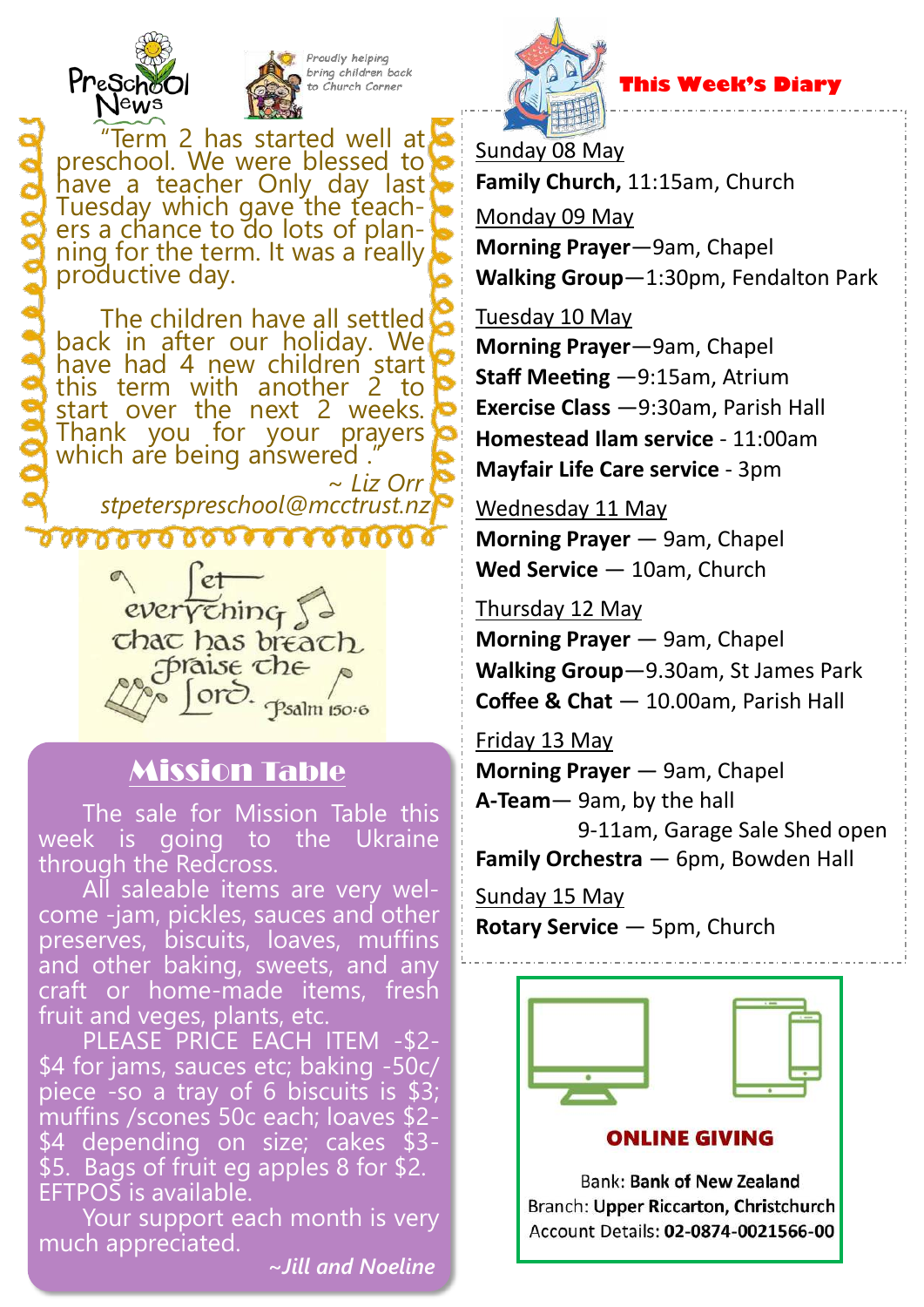**St Peter's Church** 8am—Holy Communion 9:30am—Holy Communion **Family Church**

11:15am—Holy Communion

**Readings**: Acts 9.36-43 Psalm 23 Revelation 7.9-17 John 10.22-30

#### **Sentence**

The Lord is my shepherd, I shall not want. (Psalm 23.1)

## **Collect**

Let us pray to be guided by Christ:

Loving Shepherd, you lead us nowhere you yourself have not been: call us by name, lift us upon your shoulders, and bring us to the fold; in trust we pray. **Amen.**

**Versicle and Response for Intercessions** Risen Christ **grant our prayer.**

## **Next week's readings**:

 Acts 11.1-18 Psalm 148 Revelation 21.1-6 John 13.31-35



**For our mission partners…**

#### Petersgate:

**"Lord God, we thank you for the recent holidays – and pray that the counsellors at Petersgate will be refreshed and be ready to give their best to all the clients they working with. Help us to be prepared to**  meet any increase in the need for **counselling in the future."** 

#### Preschool:

**\*Thanks to the Lord for our new enrolments. Please continue to pray for more enrolments.** 

**\*For staff and child health as we head into winter.** 

**\*For our increasing partnership between preschool and parish.** 

 **For those in need of prayer, especially Jim C, Andrew M, Audrey P, Beverley P, Elizabeth C, Alison R, Irene Ch, Helen E, Graeme S, Malcolm G, Ken B, Ian B, Carole<br>Ethan, Neville, Daniel, Marie** Ethan, Neville, Daniel, **Storm B, Anne S, John S, Helen, Marie T, Marcia H, Lesley J, Sheldine, Fiona G, Liz I, Maureen D, Irvine K and any others on our hearts and minds.**

 **THE TRANSITIONAL CATHEDRAL Dean: The Very Rev'd Lawrence Kimberley (Elizabeth) Deacon: The Ven Nicky Lee Cathedral Chapter and Staff The Cathedral Choir, Musical Director, Organists INNER-CITY CHAPLAINCY Chaplain: The Rev'd Chris Orczy (Sarah)**